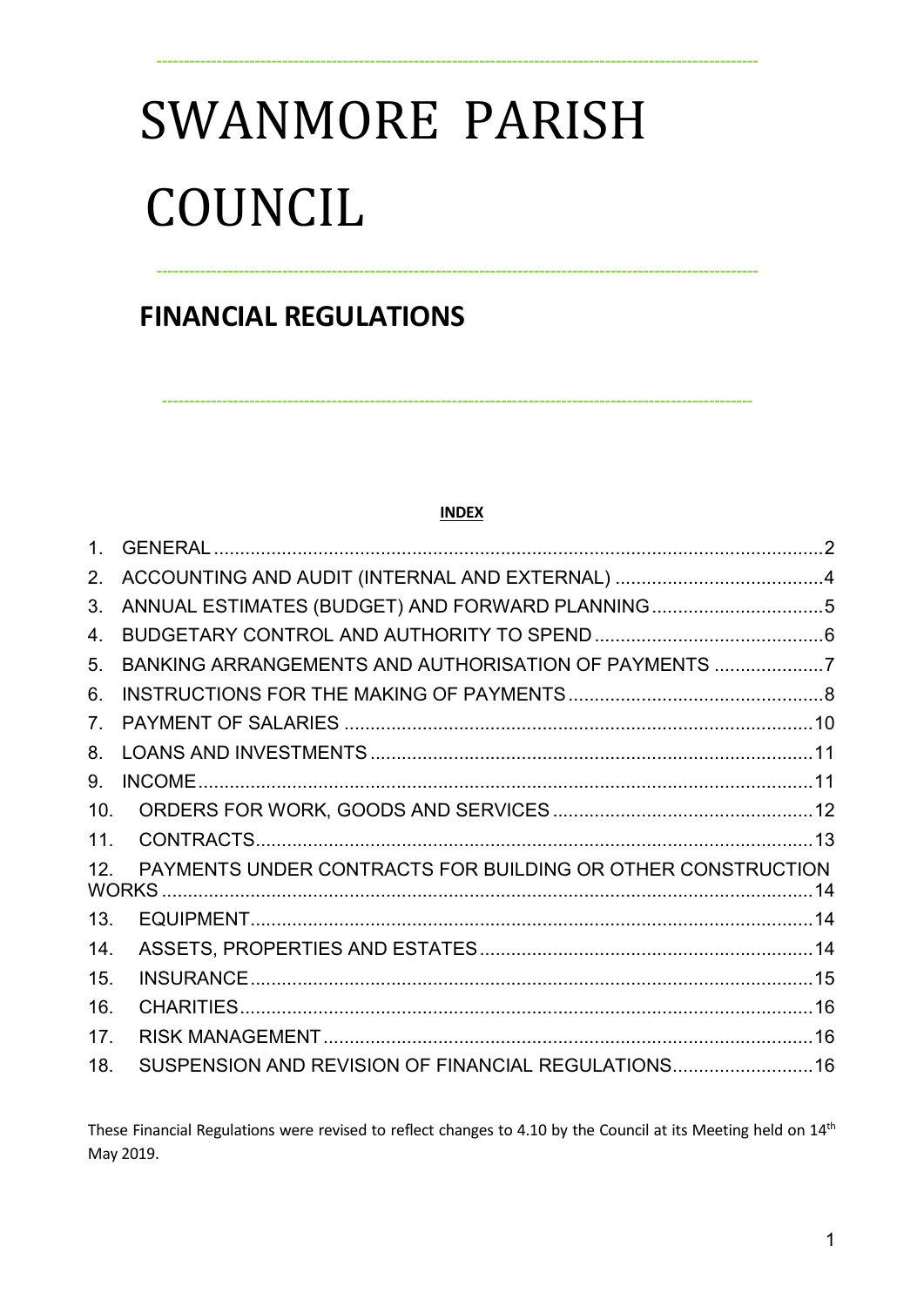#### 1. GENERAL

- 1.1. These financial regulations govern the conduct of financial management by the Council and may only be amended or varied by resolution of the Council. Financial regulations are one of the Council's three governing policy documents providing procedural guidance for members and officers. Financial regulations must be observed in conjunction with the Council's standing orders and any individual financial regulations relating to contracts.
- 1.2. The Council is responsible in law for ensuring that its financial management is adequate and effective and that the Council has a sound system of internal control which facilitates the effective exercise of the Council's functions, including arrangements for the management of risk.
- 1.3. The Council's accounting control systems must include measures:
	- for the timely production of accounts;
	- that provide for the safe and efficient safeguarding of public money;
	- to prevent and detect inaccuracy and fraud; and
	- identifying the duties of officers.
- 1.4. These financial regulations demonstrate how the Council meets these responsibilities and requirements.
- 1.5. At least once a year, prior to approving the Annual Governance Statement, the Council must review the effectiveness of its system of internal control which shall be in accordance with proper practices.
- 1.6. Deliberate or wilful breach of these Regulations by an employee may give rise to disciplinary proceedings.
- 1.7. Members of Council are expected to follow the instructions within these Regulations and not to entice employees to breach them. Failure to follow instructions within these Regulations brings the office of Councillor into disrepute.
- 1.8. The Responsible Financial Officer (RFO) holds a statutory office to be appointed by the Council.
- 1.9. The RFO;
	- acts under the policy direction of the Council;
	- administers the Council's financial affairs in accordance with all Acts, Regulations and proper practices;
	- determines on behalf of the Council its accounting records and accounting control systems;
	- ensures the accounting control systems are observed;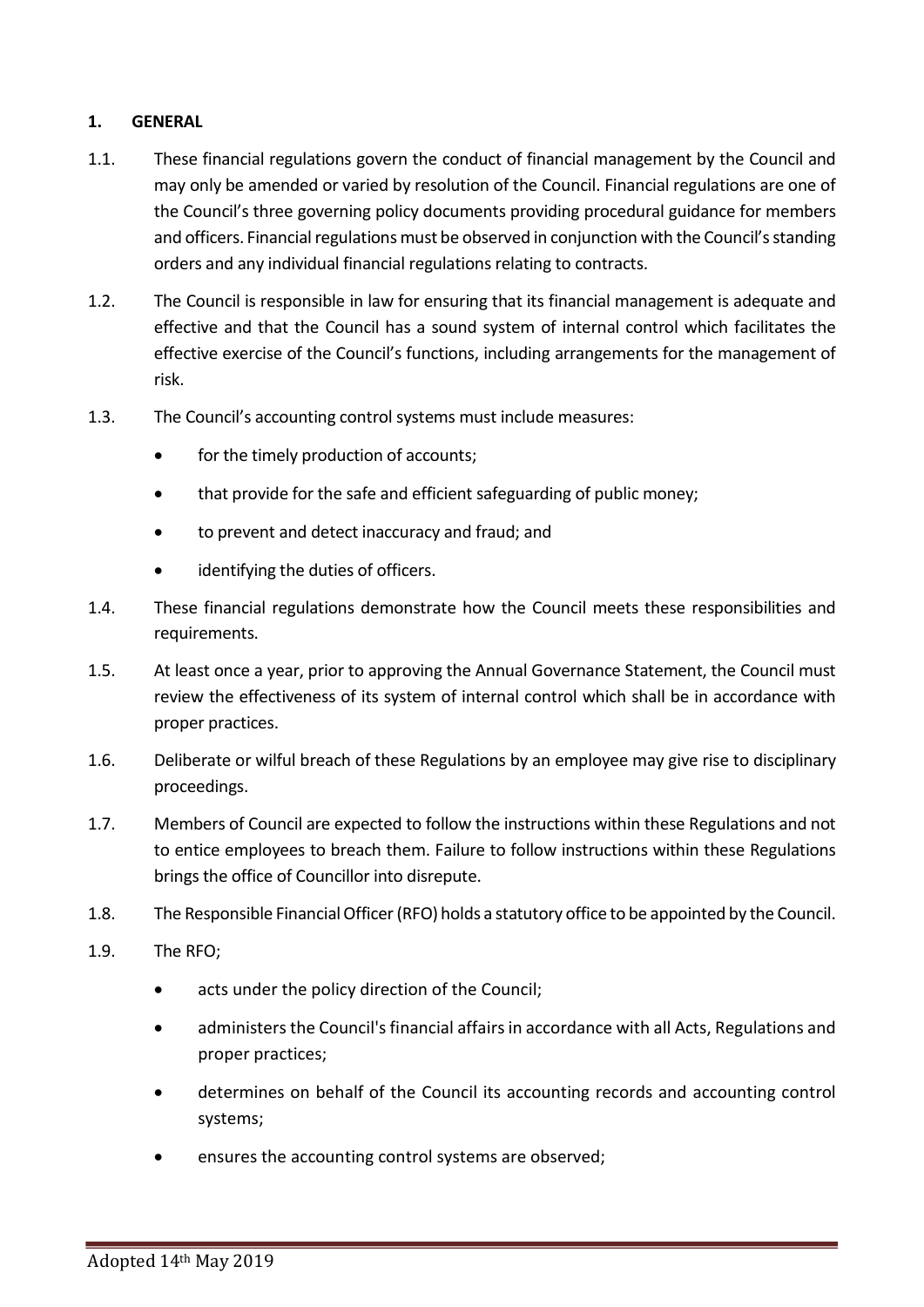- maintains the accounting records of the Council up to date in accordance with proper practices;
- assists the Council to secure economy, efficiency and effectiveness in the use of its resources; and
- produces financial management information as required by the Council.
- 1.10. The accounting records determined by the RFO shall be sufficient to show and explain the Council's transactions and to enable the RFO to ensure that any income and expenditure account and statement of balances, or record of receipts and payments and additional information, as the case may be, or management information prepared for the Council from time to time comply with the Accounts and Audit (England) Regulations 2011/817.
- 1.11. The accounting records determined by the RFO shall in particular contain:
	- entries from day to day of all sums of money received and expended by the Council and the matters to which the income and expenditure or receipts and payments account relate;
	- a record of the assets and liabilities of the Council; and
	- wherever relevant, a record of the Council's income and expenditure in relation to claims made, or to be made, for any contribution, grant or subsidy.
- 1.12. The accounting control systems determined by the RFO shall include:
	- procedures to ensure that the financial transactions of the Council are recorded as soon as reasonably practicable and as accurately and reasonably as possible;
	- procedures to enable the prevention and detection of inaccuracies and fraud and the ability to reconstruct any lost records;
	- identification of the duties of officers dealing with financial transactions and division of responsibilities of those officers in relation to significant transactions;
	- procedures to ensure that uncollectable amounts, including any bad debts are not submitted to the Council for approval to be written off except with the approval of the RFO and that the approvals are shown in the accounting records; and
	- measures to ensure that risk is properly managed.
- 1.13. The Council is not empowered by these Regulations or otherwise to delegate certain specified decisions. In particular any decision regarding:
	- setting the final budget or the precept (Council Tax Requirement);
	- approving accounting statements;
	- approving an annual governance statement;
	- borrowing;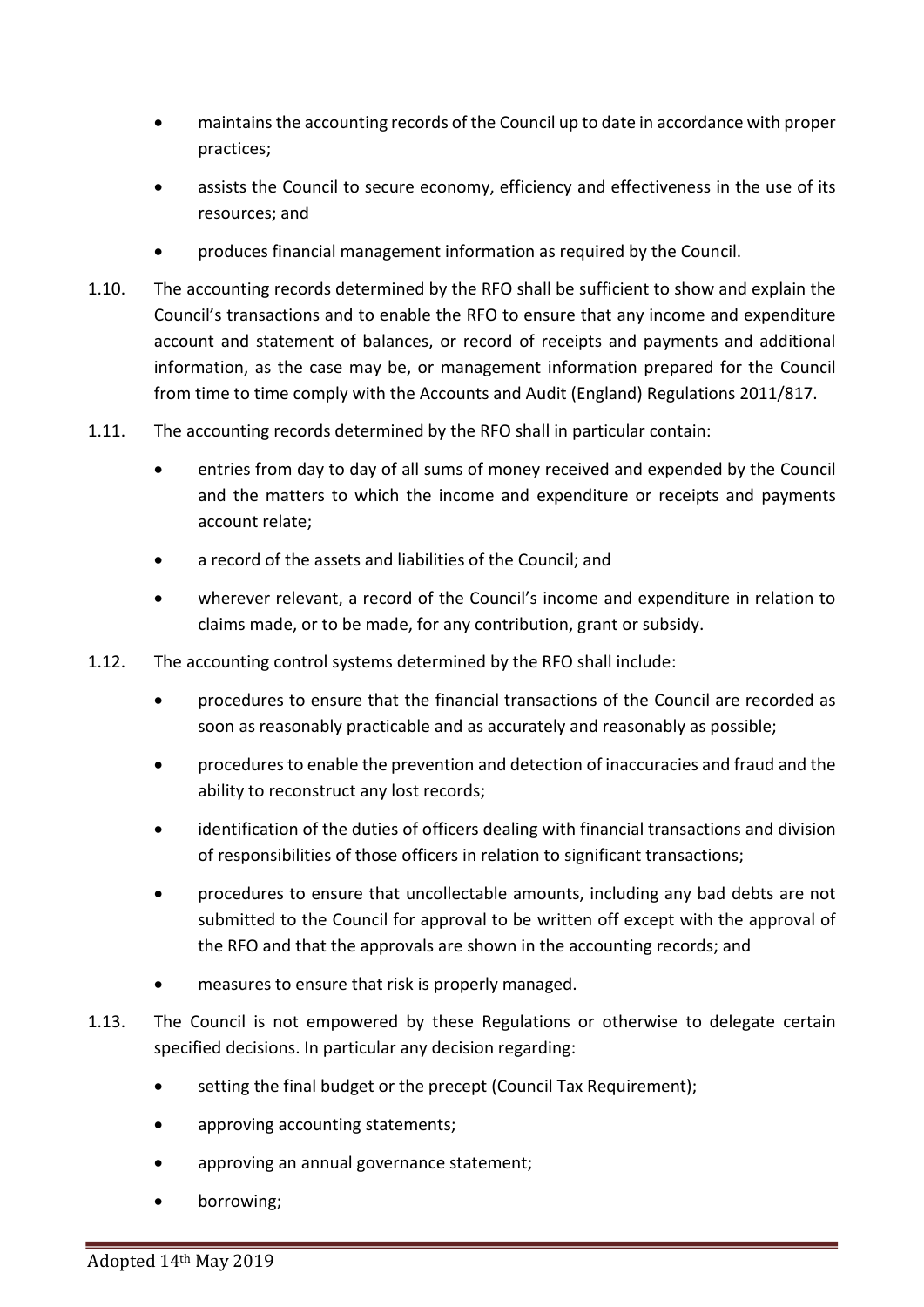- writing off bad debts;
- declaring eligibility for the General Power of Competence; and
- addressing recommendations in any report from the internal or external auditors, shall be a matter for the full Council only.
- 1.14. In addition the Council must:
	- determine and keep under regular review the bank mandate for all Council bank accounts;
	- approve any grant or a single commitment in excess of £5,000; and
	- in respect of the annual salary for any employee have regard to recommendations about annual salaries of employees made by the relevant Committee in accordance with its terms of reference.
- 1.15. In these financial regulations, references to the Accounts and Audit Regulations or 'the regulations' shall mean the regulations issued under the provisions of section 27 of the Audit Commission Act 1998, or any superseding legislation, and then in force unless otherwise specified.

In these financial regulations the term 'proper practice' or 'proper practices' shall refer to guidance issued in Governance and Accountability for Local Councils – a Practitioners' Guide (England) issued by the Joint Practitioners Advisory Group (JPAG), available from the websites of NALC and the Society for Local Council Clerks (SLCC).

#### 2. ACCOUNTING AND AUDIT (INTERNAL AND EXTERNAL)

- 2.1. All accounting procedures and financial records of the Council shall be determined by the RFO in accordance with the Accounts and Audit Regulations, appropriate Guidance and proper practices.
- 2.2. On a regular basis, at least once in each quarter, and at each financial year end, a member or a cheque signatory, other than the Chairman, shall verify bank reconciliations produced by the RFO for all accounts. The member or cheque signatory shall sign the reconciliations and the original bank statements (or similar document) as evidence of verification. This activity shall on conclusion be reported, including any exceptions, to and noted by the Council.
- 2.3. The RFO shall complete the annual statement of accounts, annual report, and any related documents of the Council contained in the Annual Return (as specified in proper practices) as soon as practicable after the end of the financial year and having certified the accounts shall submit them and report thereon to the Council within the timescales set by the Accounts and Audit Regulations.
- 2.4. The Council shall ensure that there is an adequate and effective system of internal audit of its accounting records, and of its system of internal control in accordance with proper practices. Any officer or member of the Council shall make available such documents and records as appear to the Council to be necessary for the purpose of the audit and shall, as directed by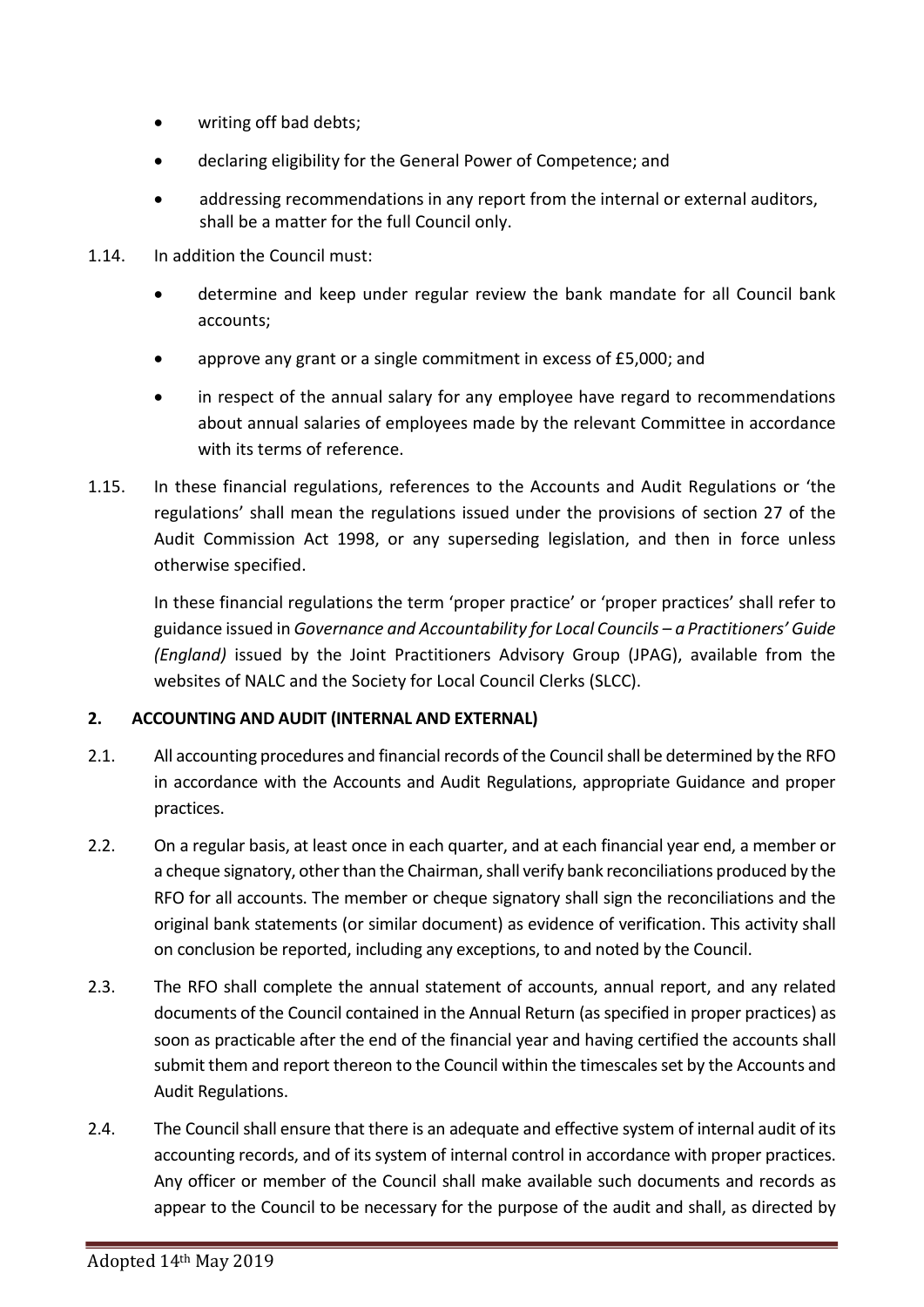the Council, supply the RFO, internal auditor, or external auditor with such information and explanation as the Council considers necessary for that purpose.

- 2.5. The internal auditor shall be appointed by and shall carry out the work in relation to internal controls required by the Council in accordance with proper practices.
- 2.6. The internal auditor shall:
	- be competent and independent of the financial operations of the Council;
	- report to Council in writing, or in person, on a regular basis with a minimum of one annual written report during each financial year;
	- to demonstrate competence, objectivity and independence, be free from any actual or perceived conflicts of interest, including those arising from family relationships; and
	- have no involvement in the financial decision making, management or control of the Council.
- 2.7. Internal or external auditors may not under any circumstances:
	- perform any operational duties for the Council;
	- initiate or approve accounting transactions; or
	- direct the activities of any Council employee, except to the extent that such employees have been appropriately assigned to assist the internal auditor.
- 2.8. For the avoidance of doubt, in relation to internal audit the terms 'independent' and 'independence' shall have the same meaning as is described in proper practices.
- 2.9. The RFO shall make arrangements for the exercise of electors' rights in relation to the accounts including the opportunity to inspect the accounts, books, and vouchers and display or publish any notices and statements of account required by Audit Commission Act 1998, or any superseding legislation, and the Accounts and Audit Regulations.
- 2.10. The RFO shall, without undue delay, bring to the attention of all Councillors any correspondence or report from internal or external auditors.

#### 3. ANNUAL ESTIMATES (BUDGET) AND FORWARD PLANNING

- 3.1. Each Committee shall review its three year forecast of revenue and capital receipts and payments. Having regard to the forecast, it shall thereafter formulate and submit proposals for the following financial year to the Council not later than the end of October each year including any proposals for revising the forecast.
- 3.2. The RFO must each year, by no later than the end of November, prepare detailed estimates of all receipts and payments including the use of reserves and all sources of funding for the following financial year in the form of a budget to be considered by the Finance Committee.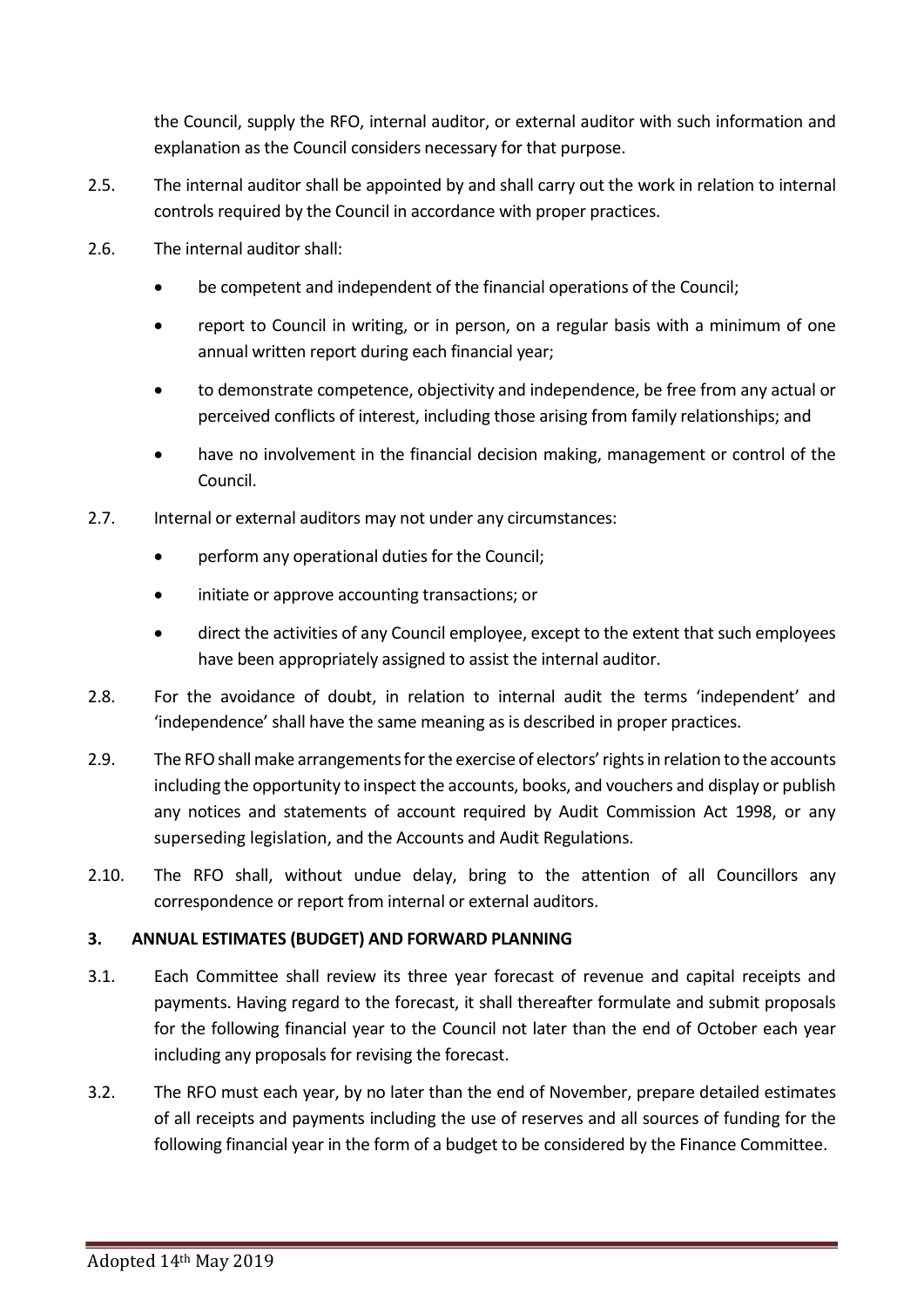- 3.3. The Council shall consider annual budget proposals in relation to the Council's three year forecast of revenue and capital receipts and payments including recommendations for the use of reserves and sources of funding and update the forecast accordingly.
- 3.4. The Council shall fix the precept, and relevant basic amount of Council Tax to be levied for the ensuing financial year not later than by the end of January each year. The RFO shall issue the precept to the billing authority and shall supply each member with a copy of the approved annual budget.
- 3.5. The approved annual budget shall form the basis of financial control for the ensuing year.

#### 4. BUDGETARY CONTROL AND AUTHORITY TO SPEND

- 4.1. Expenditure on revenue items may be authorised up to the amounts included for that class of expenditure in the approved budget. This authority is to be determined by:
	- the Executive Officer (EO), in conjunction with Chairman of Council or Chairman of the appropriate Committee, may incur expenditure on individual items up to £1,000, within a limit of £10,000 per year for any items within that budget.

Such authority is to be evidenced by a Minute or by an authorisation slip duly signed by the EO, and where necessary also by the appropriate Chairman.

Contracts may not be disaggregated to avoid controls imposed by these regulations.

- 4.2. No expenditure may be authorised that will exceed the amount provided in the revenue budget for that class of expenditure other than by resolution of the Council, or duly delegated Committee. During the budget year and with the approval of Council having considered fully the implications for public services, unspent and available amounts may be moved to other budget headings or to an earmarked reserve as appropriate ('virement').
- 4.3. Unspent provisions in the revenue or capital budgets for completed projects shall not be carried forward to a subsequent year. Any unspent funds will be transferred to the General Reserve at year end.
- 4.4. The salary budgets are to be reviewed at least annually in October for the following financial year and such review shall be evidenced by a hard copy schedule signed by the EO and the Chairman of Council or relevant Committee. The EO or RFO will inform Committees of any changes impacting on their budget requirement for the coming year in good time.
- 4.5. In cases of extreme risk to the delivery of Council services, the EO may authorise revenue expenditure on behalf of the Council which in the EO's judgement it is necessary to carry out. Such expenditure includes repair, replacement or other work, whether or not there is any budgetary provision for the expenditure, subject to a limit of £1,000. The EO shall report such action to the Chairman as soon as possible and to the Council as soon as practicable thereafter.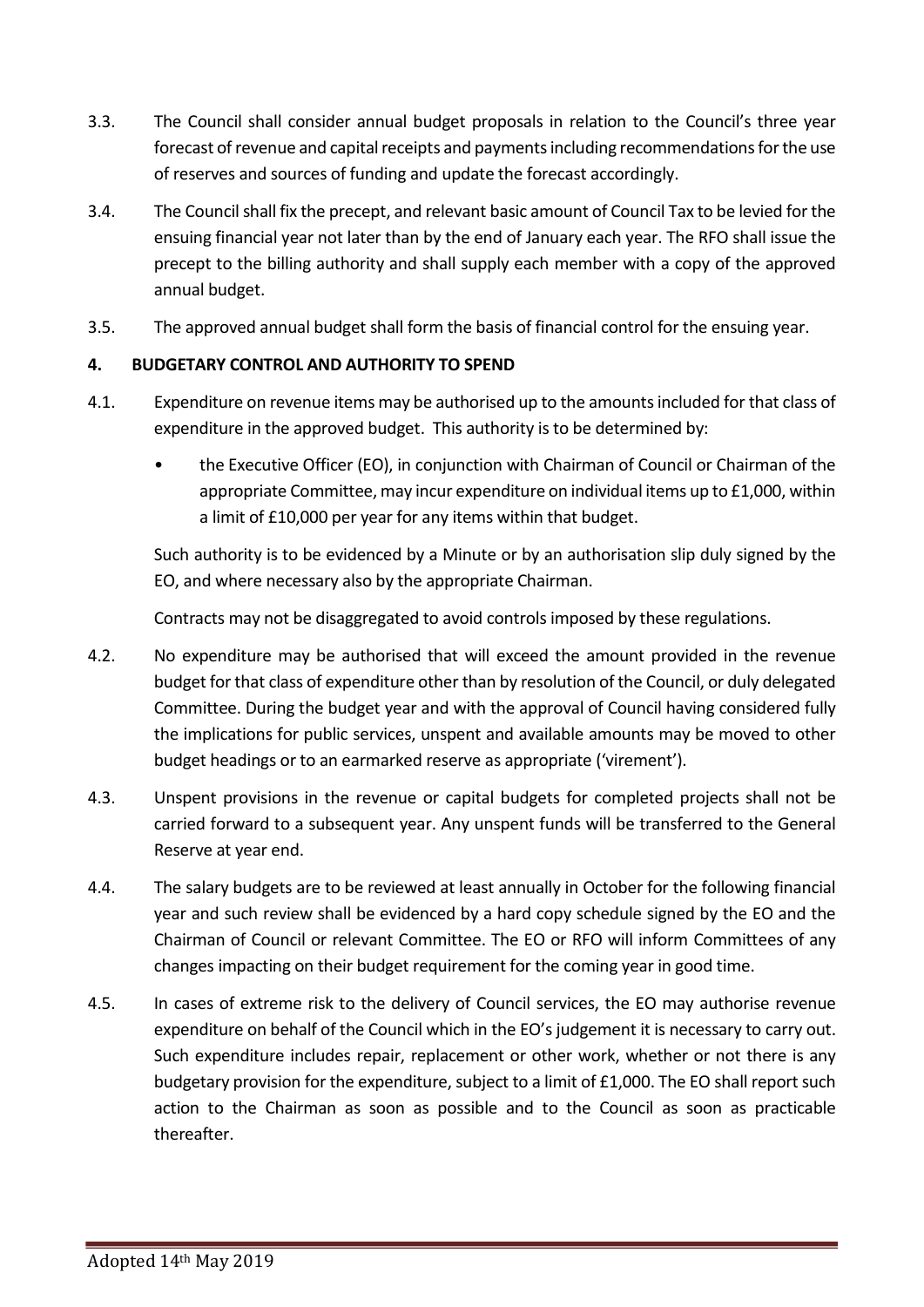- 4.6. No expenditure shall be authorised in relation to any capital project and no contract entered into or tender accepted involving capital expenditure unless the Council is satisfied that the necessary funds are available and the requisite borrowing approval has been obtained.
- 4.7. All capital works shall be administered in accordance with the Council's standing orders and financial regulations relating to contracts.
- 4.8. The EO or RFO shall regularly provide the Council with a statement of receipts and payments to date under each head of the budgets, comparing actual expenditure to the appropriate date against that planned as shown in the budget. These statements are to be prepared at least at the end of each financial quarter and shall show explanations of material variances. For this purpose "material" shall be in excess of £200 and 15% of the budget.
- 4.9. Changes in earmarked reserves shall be approved by Council as part of the budgetary control process.
- 4.10. The General Reserve should be three months and ideally maintained at six months or more of expenditure.

#### 5. BANKING ARRANGEMENTS AND AUTHORISATION OF PAYMENTS

- 5.1. The Council's banking arrangements, including the bank mandate, shall be made by the EO or RFO and approved by the Council; banking arrangements may not be delegated to a Committee. They shall be regularly reviewed for safety and efficiency.
- 5.2. The EO or RFO shall prepare a schedule of payments requiring authorisation/ratification, to form part of the agenda for the next appropriate meeting and, together with the relevant invoices, obtain two signatures. Those members shall review the schedule for compliance and, having satisfied itself shall authorise payment by signing the cheque and stub or BACS list. At the next appropriate meeting the approved schedule shall be ruled off and initialled by the Chairman of the Meeting. A detailed list of all payments shall be disclosed within or as an attachment to the minutes of the meeting at which payment was ratified. Personal payments (including salaries, wages, expenses and any payment made in relation to the termination of a contract of employment) may be summarised to remove public access to any personal information.
- 5.3. All invoices for payment shall be examined, verified and certified by the EO or RFO to confirm that the work, goods or services to which each invoice relates has been received, carried out, examined and represents expenditure previously approved by the Council. Where such invoices are as a result of a Committee commissioning a one off purchase of goods or service, the invoice will be signed off by a member of the relevant Committee present at the meeting when the item was commissioned, indicating that the goods or services have been received and are to the specification of the commissioning Committee. This is in addition to Parish Council banking signatories that are also required to initial the invoice.
- 5.4. The EO or RFO shall examine invoices for arithmetical accuracy and analyse them to the appropriate expenditure heading.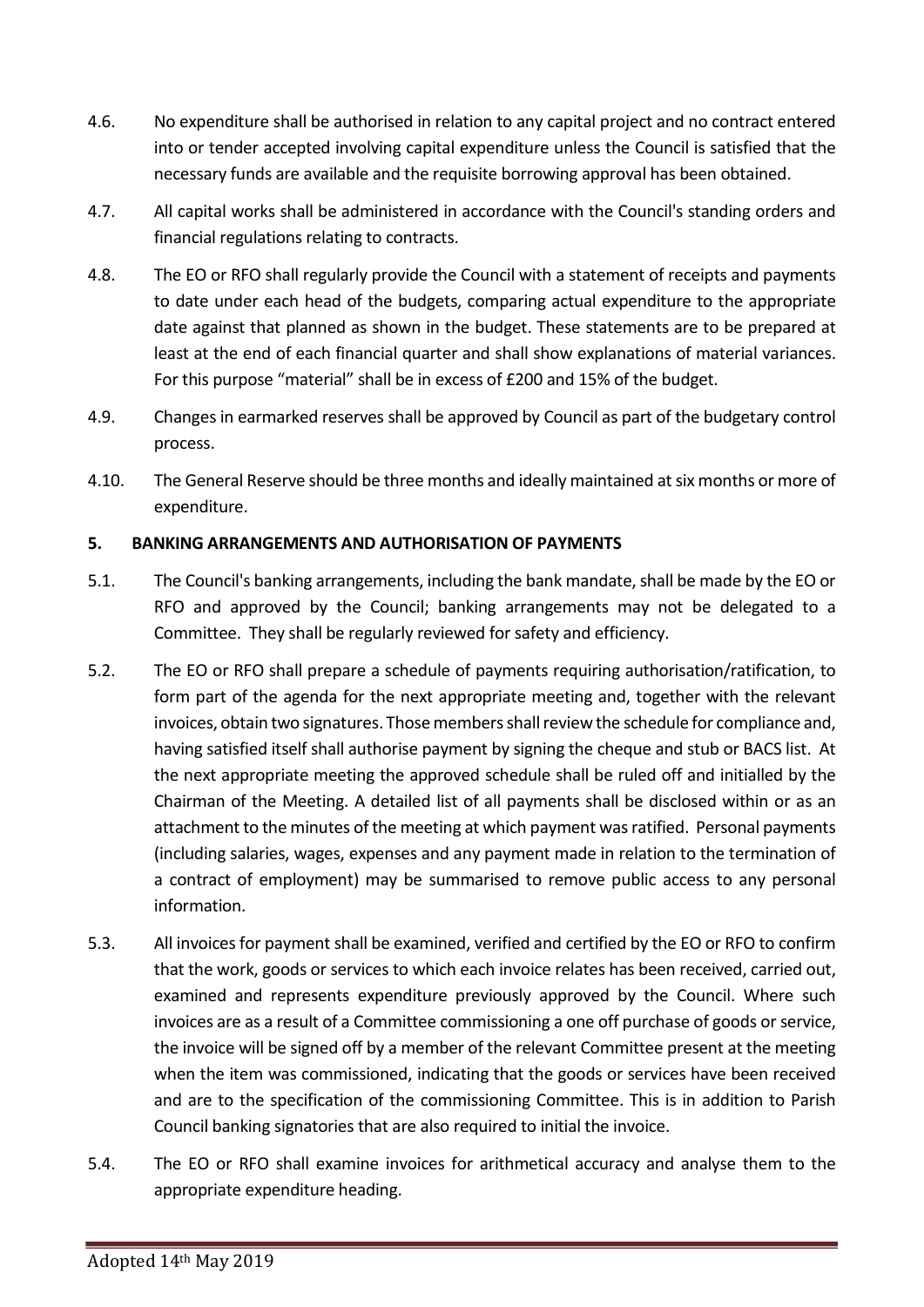- 5.5. The EO or RFO shall have delegated authority to authorise the payment of items only in the following circumstances:
	- a) If the due date for payment is before the next scheduled meeting of Council, where the EO and RFO certify that there is no dispute or other reason to delay payment, provided that a list of such payments shall be submitted to the next appropriate meeting of Council or a Committee; unless subject to the terms of 5.3 above;
	- b) An expenditure item authorised under 5.6 below (continuing contracts and obligations) provided that a list of such payments shall be submitted to the next appropriate meeting of Council a Committee; or;
	- c) Fund transfers within the Council's banking arrangements up to the sum of £20,000, provided that a list of such payments shall be submitted to the next appropriate meeting of Council or a Committee.
- 5.6. For each financial year the EO and RFO shall draw up a list of due payments which arise on a regular basis as the result of a continuing contract, statutory duty, or obligation (such as but not exclusively, Salaries, PAYE and NI, Superannuation Fund and regular maintenance contracts and the like for which Council, or a duly authorised Committee, may authorise payment for the year provided that the requirements of regulation 4.1 (Budgetary Controls) are adhered to, provided also that a list of such payments shall be submitted to the next appropriate meeting of Council or a Committee.
- 5.7. A record of regular payments made under 5.6 above shall be drawn up and be signed by two members on each and every occasion when payment is authorised, thus controlling the risk of duplicated payments being authorised and / or made.
- 5.8. In respect of grants a duly authorised Committee shall approve expenditure within any limits set by Council and in accordance with any Policy statement approved by Council. Any Revenue or Capital Grant in excess of £5,000 shall, before payment, be subject to ratification by resolution of the Council.
- 5.9. Members are subject to the Code of Conduct that has been adopted by the Council and shall comply with the Code and Standing Orders when a decision to authorise or instruct payment is made in respect of a matter in which they have a disclosable pecuniary or other interest, unless a dispensation has been granted.
- 5.10. The Council will aim to rotate the duties of members in these Regulations so that onerous duties are shared out as evenly as possible over time.
- 5.11. Any changes in the recorded details of suppliers, such as bank account records, shall be approved by way of a signature from a member of the Council on the supporting documentation.

#### 6. INSTRUCTIONS FOR THE MAKING OF PAYMENTS

6.1. The Council will make safe and efficient arrangements for the making of its payments.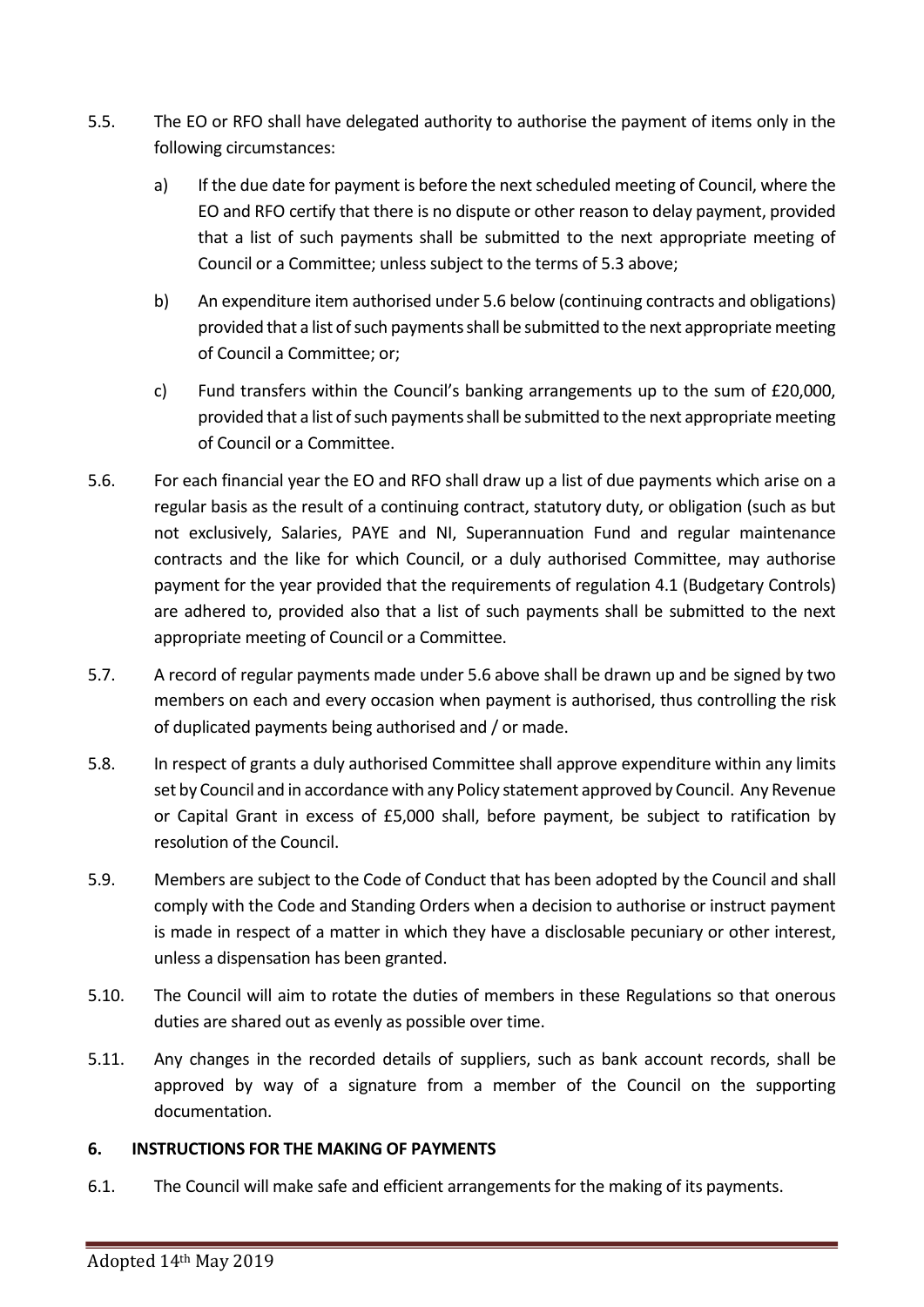- 6.2. Following authorisation under Financial Regulation 5 above, the Council, a duly delegated Committee or, if so delegated, the EO or RFO shall give instruction that a payment shall be made.
- 6.3. All payments shall be effected by internet banking transfer, cheque or other instructions to the Council's bankers, or otherwise, in accordance with a resolution of Council or duly delegated Committee.
- 6.4. Internet banking transfer (BACS) is the preferred method of payment of invoices, with a schedule of invoices to be paid, as signed by two members of the Council in accordance with regulations under section 5, being signed by the EO and RFO once each payment has been made online. The RFO shall make the payment online using her bank login and the EO shall approve the payment online using her bank login.
- 6.5. Payment for utility supplies (for example, energy, telephone and water) and any National Non-Domestic Rates may be made by variable Direct Debit provided that the instructions are signed by two members and any payments are reported to Council as made.
- 6.6. Cheques or orders for payment drawn on the bank account in accordance with the schedule as presented to Council or Committee shall be signed by two members of Council, in accordance with a resolution instructing that payment. A member who is a bank signatory, having a connection by virtue of family or business relationships with the beneficiary of a payment, should not, under normal circumstances, be a signatory to the payment in question.
- 6.7. To indicate agreement of the details shown on the cheque or order for payment with the counterfoil and the invoice or similar documentation, the signatories shall each also initial the cheque counterfoil.
- 6.8. Cheques or orders for payment can be presented for signature other than at a Council or Committee meeting. Any signatures obtained away from meetings shall be reported to the Council or appropriate Committee at the next convenient meeting.
- 6.9. No employee or Councillor shall disclose any PIN or password, relevant to the working of the Council or its bank accounts, to any person not authorised in writing by the Council or a duly delegated Committee.
- 6.10. Regular back-up copies of the records on any computer shall be made and shall be stored securely away from the computer in question, in the Cloud.
- 6.11. The Council, and any members using computers for the Council's financial business, shall ensure that anti-virus, anti-spyware and firewall, software with automatic updates, together with a high level of security, is used.
- 6.12. Access to any internet banking accounts will be directly to the access page (which may be saved under "favourites"), and not through a search engine or e-mail link. Remembered or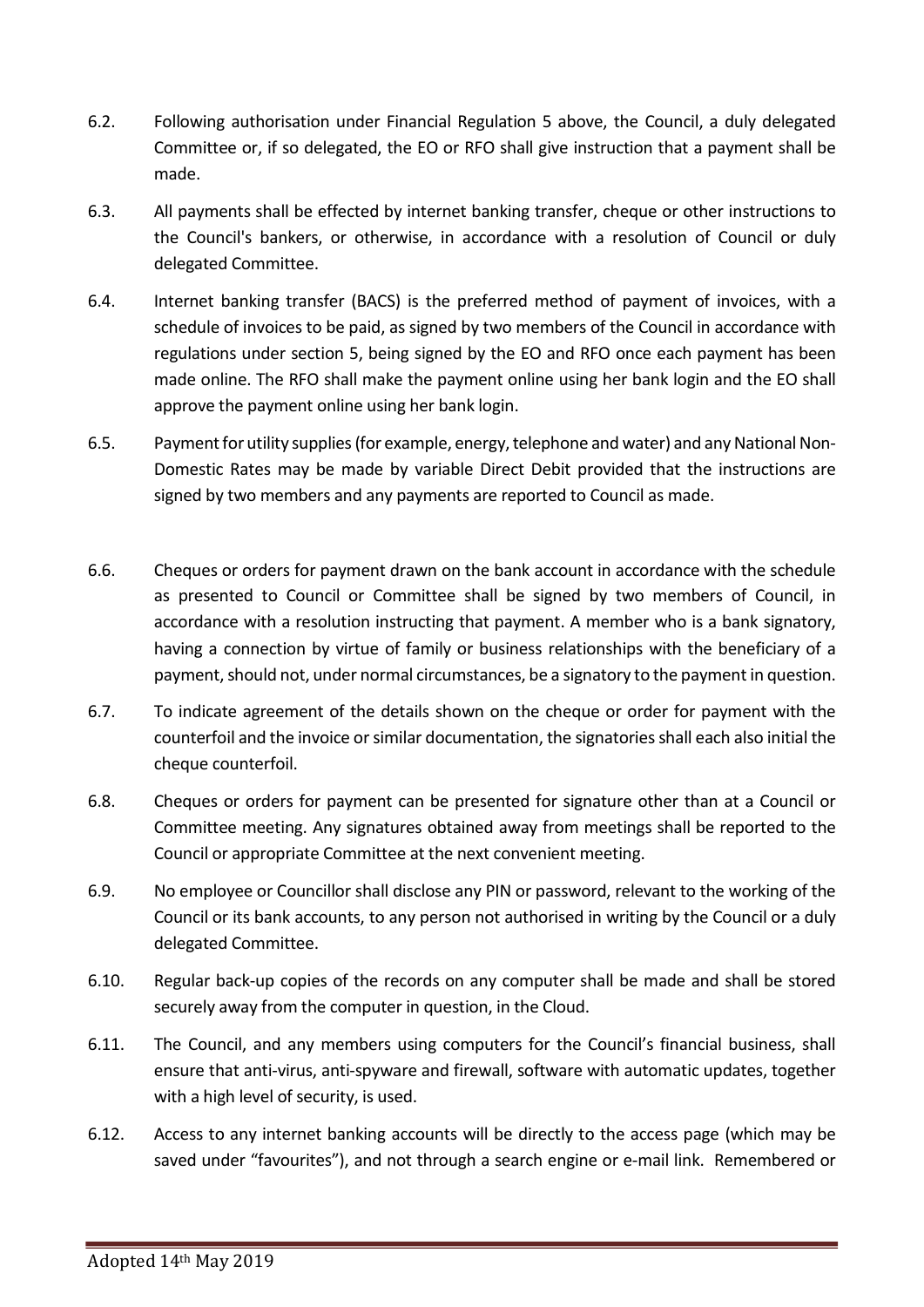saved passwords facilities must not be used on any computer used for Council banking work. Breach of this Regulation will be treated as a very serious matter under these regulations.

- 6.13. Changes to account details for suppliers, which are used for internet banking may only be changed on written hard copy notification by the supplier and supported by hard copy authority for change signed by the EO or RFO and a member. A programme of regular checks of standing data with suppliers will be followed.
- 6.14. Any corporate credit card opened by the Council will be specifically restricted to use by the EO and RFO and shall be subject to automatic payment in full at each month-end.
- 6.15. The Council will not maintain any form of cash float. All cash received must be banked intact. Any payments made in cash by the EO or RFO (for example for postage or minor stationery items) shall be refunded on a regular basis, at least quarterly.
- 6.16. Undisputed invoices will be paid as per the supplier's payment terms, or 30 days if not stated on the invoice.

#### 7. PAYMENT OF SALARIES

- 7.1. As an employer, the Council shall make arrangements to meet fully the statutory requirements placed on all employers by PAYE, National Insurance and Pensions legislation. The payment of all salaries shall be made in accordance with payroll records and the rules of PAYE and National Insurance currently operating, and salary rates shall be as agreed by Council, or duly delegated Committee.
- 7.2. Payment of salaries and payment of deductions from salary such as may be required to be made for tax, national insurance and pension contributions, or similar statutory or discretionary deductions, must be made in accordance with the payroll records and on the appropriate dates stipulated in employment contracts, provided that each payment is reported to the next available Council meeting, as set out in these regulations above.
- 7.3. No changes shall be made to any employee's pay, emoluments, or terms and conditions of employment without the prior consent of the relevant Committee.
- 7.4. Each and every payment to employees of net salary and to the appropriate creditor of the statutory and discretionary deductions shall be recorded and kept as a confidential record. This confidential record is not open to inspection or review (under the Freedom of Information Act 2000 or otherwise) other than:
	- a) by any Councillor who can demonstrate a need to know;
	- b) by the internal auditor;
	- c) by the external auditor; or
	- d) by any person authorised under Audit Commission Act 1998, or any superseding legislation.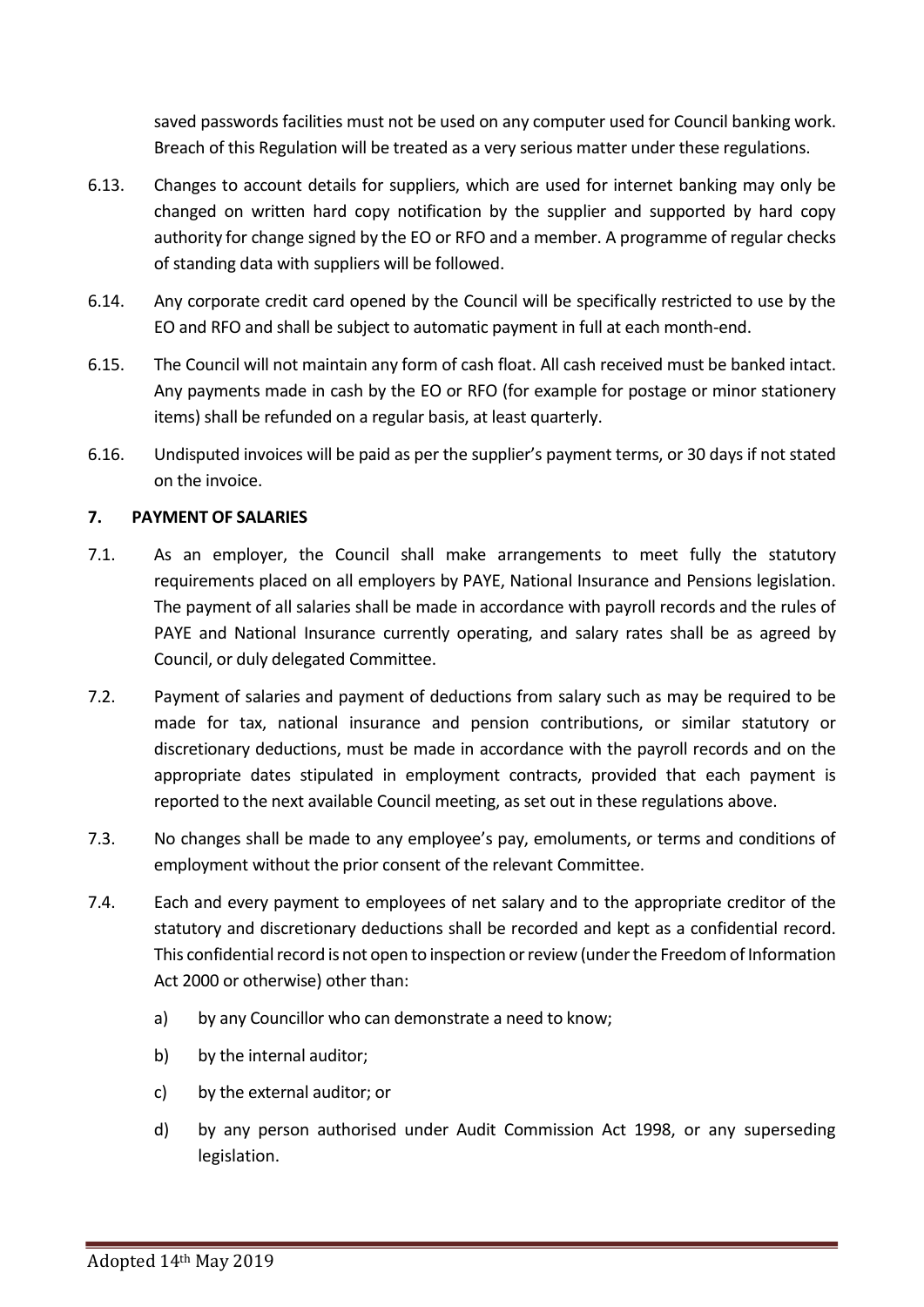- 7.5. The total of such payments in each calendar month shall be reported with all other payments as made as may be required under these Financial Regulations, to ensure that only payments due for the period have actually been paid.
- 7.6. An effective system of personal performance management should be maintained for all officers.
- 7.7. Any termination payments shall be supported by a clear business case and reported to the Council. Termination payments shall only be authorised by Council.
- 7.8. Before employing interim staff the Council must consider a full business case.

#### 8. LOANS AND INVESTMENTS

- 8.1. All borrowings shall be effected in the name of the Council, after obtaining any necessary borrowing approval. Any application for borrowing approval shall be approved by Council as to terms and purpose. The application for Borrowing Approval, and subsequent arrangements for the Loan, shall only be approved by Full Council.
- 8.2. Any financial arrangement which does not require formal Borrowing Approval from the Secretary of State/Welsh Assembly Government (such as Hire Purchase or Leasing of tangible assets) shall be subject to approval by the Full Council. In each case a report in writing shall be provided to Council in respect of value for money for the proposed transaction.
- 8.3. The Loan or Investment Statements will be provided to the Chairman of the Council at each Full Council meeting and signed to evidence review.
- 8.4. All loans and investments shall be negotiated in the name of the Council and shall be for a set period in accordance with Council policy.
- 8.5. The Council shall consider the need for an Investment Strategy and Policy which, if drawn up, shall be in accordance with relevant regulations, proper practices and guidance. Any Strategy and Policy shall be reviewed by the Council at least annually.
- 8.6. All investments of money under the control of the Council shall be in the name of the Council.
- 8.7. All investment certificates and other documents relating thereto shall be retained in the custody of the RFO in the Council office.
- 8.8. Payments in respect of short term or long term investments, including transfers between bank accounts held in the same bank, or branch, shall be made in accordance with Regulation 5 (Authorisation of payments) and Regulation 6 (Instructions for payments).

#### 9. INCOME

- 9.1. The collection of all sums due to the Council shall be the responsibility of and under the supervision of the RFO.
- 9.2. Particulars of all charges to be made for work done, services rendered or goods supplied shall be agreed annually by the Council, notified to the RFO and the RFO shall be responsible for the collection of all accounts due to the Council.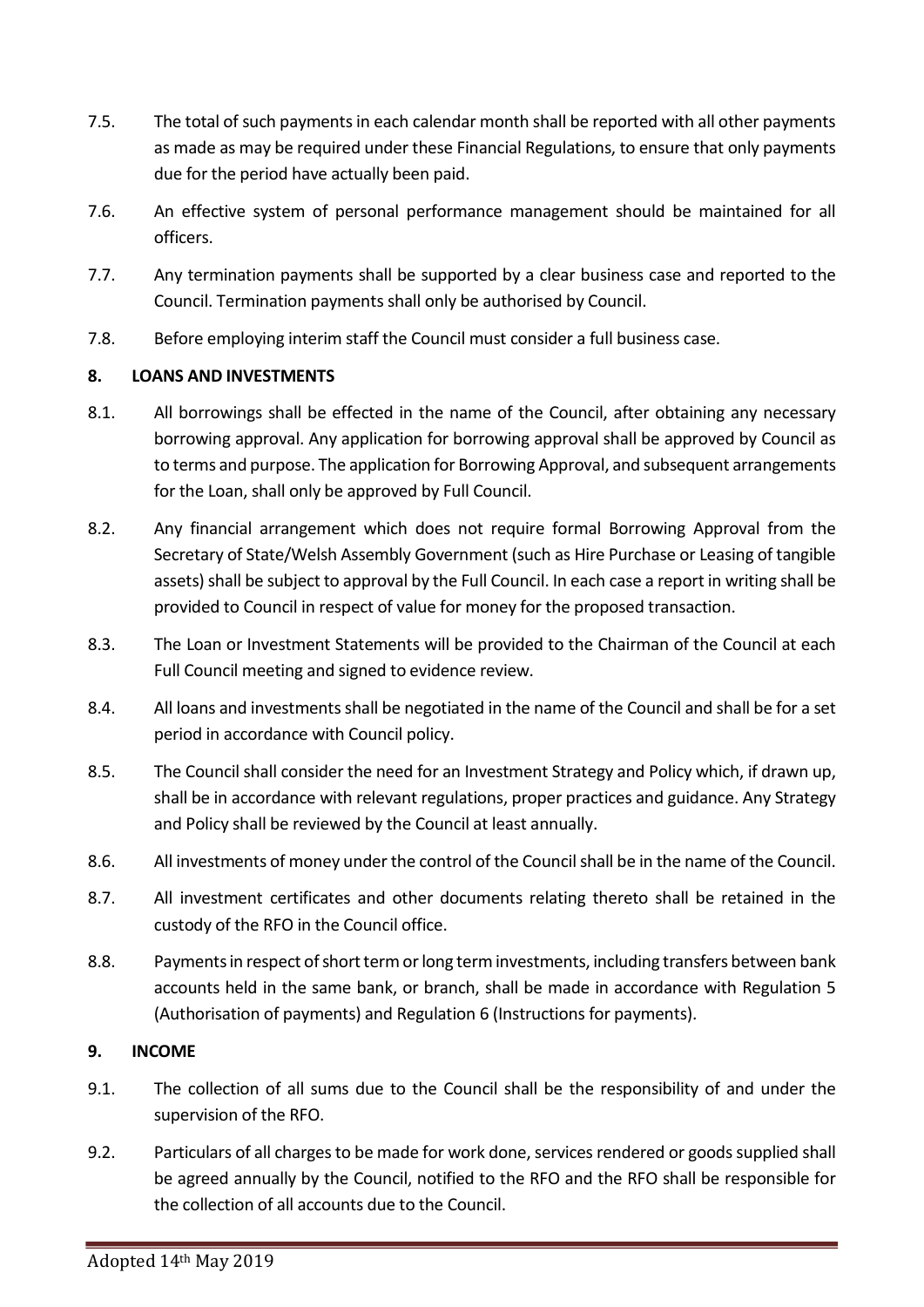- 9.3. The Council will review all fees and charges at least annually, following a report of the EO or RFO.
- 9.4. Any sums found to be irrecoverable and any bad debts shall be reported to the Council and shall be written off in the year in which they are incurred.
- 9.5. All sums received on behalf of the Council shall be banked intact as directed by the RFO. In all cases, all receipts shall be deposited with the Council's bankers with such frequency as the RFO considers necessary.
- 9.6. If receipt is by way of cash or cheque, the origin of each receipt shall be entered on the payingin slip.
- 9.7. Personal cheques shall not be cashed out of money held on behalf of the Council.
- 9.8. The RFO shall promptly complete any VAT Return that is required. Any repayment claim due in accordance with VAT Act 1994 section 33 shall be made at least annually coinciding with the financial year end.
- 9.9. Where any significant sums of cash are regularly received by the Council, the RFO shall take such steps as are agreed by the Council to ensure that more than one person is present when the cash is counted in the first instance, that there is a reconciliation to some form of control such as ticket issues, and that appropriate care is taken in the security and safety of individuals banking such cash.
- 9.10. Any income arising which is the property of a charitable trust shall be paid into a charitable bank account. Instructions for the payment of funds due from the charitable trust to the Council to meet expenditure already incurred by the authority will be given by the Managing Trustees of the charity meeting separately from any Council meeting (see also Regulation 16 below) and ratified at the Charity's AGM.

### 10. ORDERS FOR WORK, GOODS AND SERVICES

- 10.1. An official order or letter shall be issued for all work, goods and services unless a formal contract is to be prepared or an official order would be inappropriate. Copies of orders shall be retained.
- 10.2. Order books shall be controlled by the RFO.
- 10.3. All members and Officers are responsible for obtaining value for money at all times. An officer issuing an official order shall ensure as far as reasonable and practicable that the best available terms are obtained in respect of each transaction, usually by obtaining three or more quotations or estimates from appropriate suppliers, subject to any de minimis provisions in Regulation 11 (I) below.
- 10.4. A member may not issue an official order or make any contract on behalf of the Council.
- 10.5. The RFO shall verify the lawful nature of any proposed purchase before the issue of any order, and in the case of new or infrequent purchases or payments, the RFO shall ensure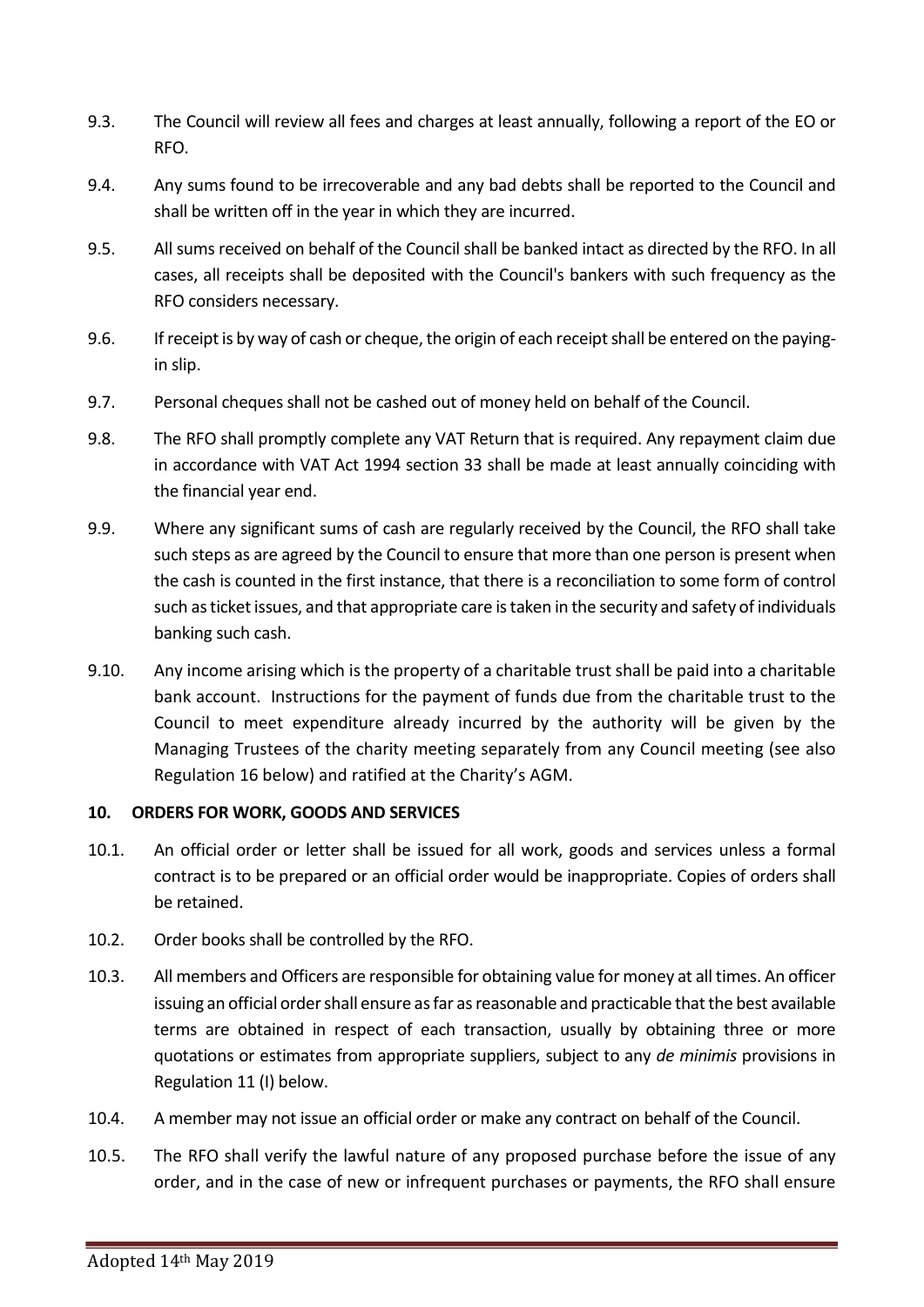that the statutory authority shall be reported to the meeting at which the order is approved so that the Minutes can record the power being used.

#### 11. CONTRACTS

- 11.1. Procedures as to contracts are laid down as follows:
	- a. Every contract shall comply with these financial regulations, and no exceptions shall be made otherwise than in an emergency provided that this regulation need not apply to contracts which relate to items (i) to (vi) below:
		- i. for the supply of gas, electricity, water, sewerage and telephone services;
		- ii. for specialist services such as are provided by solicitors, accountants, surveyors and planning consultants;
		- iii. for work to be executed or goods or materials to be supplied which consist of repairs to or parts for existing machinery or equipment or plant;
		- iv. for work to be executed or goods or materials to be supplied which constitute an extension of an existing contract by the Council;
		- v. for additional audit work of the external auditor up to an estimated value of £500 (in excess of this sum the EO and RFO shall act after consultation with the Chairman and Vice Chairman of Council); and
		- vi. for goods or materials proposed to be purchased which are proprietary articles and / or are only sold at a fixed price.
	- b. Where the Council intends to procure or award a public supply contract, public service contract or public works contract as defined by The Public Contracts Regulations 2015 (the Regulations) which is valued at £25,000 or more, the Council shall comply with the relevant requirements of the Regulations.
	- c. When applications are made to waive financial regulations relating to contracts to enable a price to be negotiated without competition the reason shall be embodied in a recommendation to the Council.
	- d. Such invitation to tender shall state the general nature of the intended contract and the EO or Projects and Contracts Officer (PCO) shall obtain the necessary technical assistance to prepare a specification in appropriate cases. The invitation shall in addition state that tenders must be addressed to the EO in the ordinary course of post.
	- e. All sealed tenders shall be opened at the same time on the prescribed date by the EO in the presence of at least one member of the Council.
	- f. Any invitation to tender issued under this regulation shall be subject to Standing Order 18 and shall refer to the terms of the Bribery Act 2010.
	- g. When it is to enter into a contract of less than £25,000 in value for the supply of goods or materials or for the execution of works or specialist services other than such goods,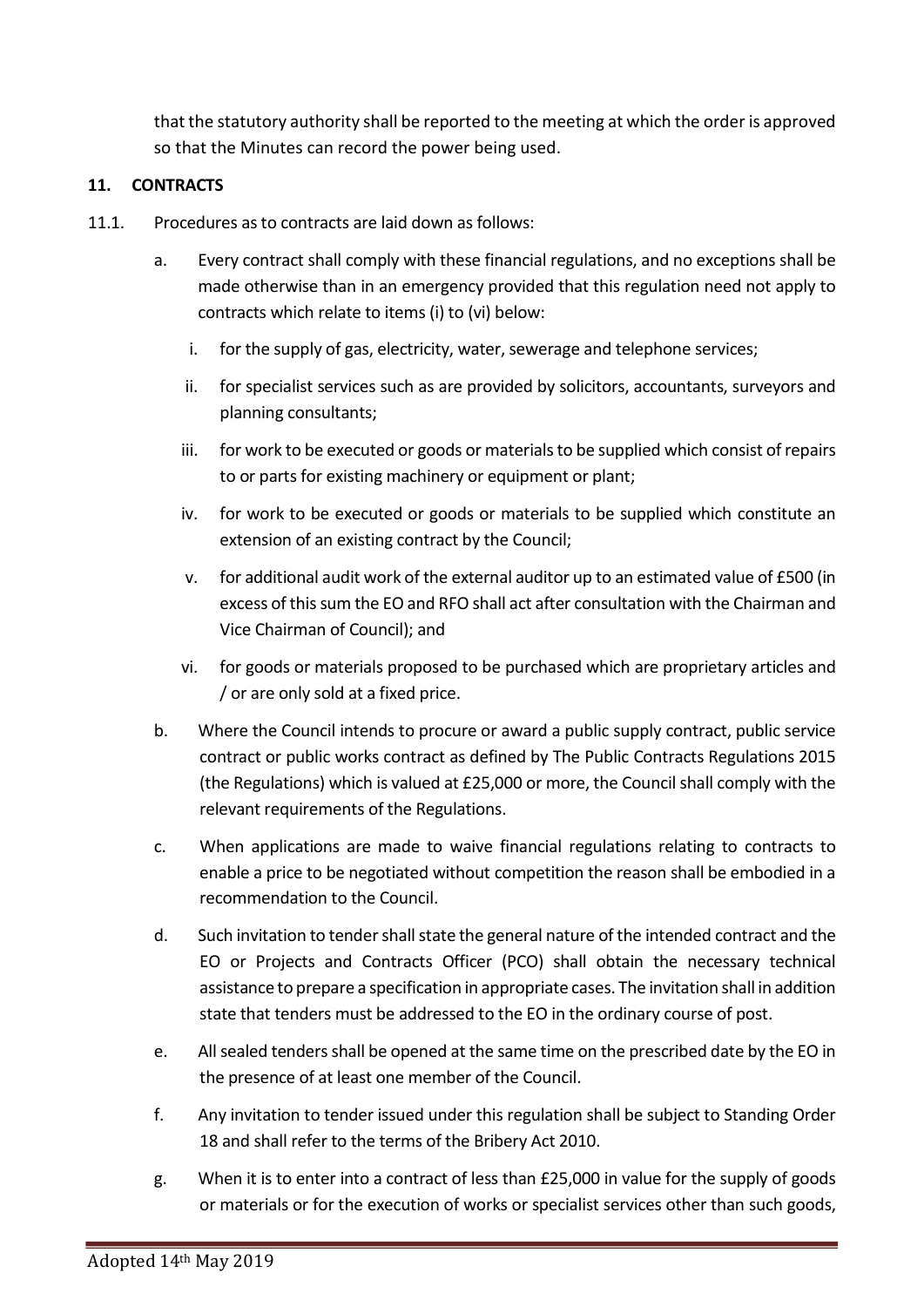materials, works or specialist services as are excepted as set out in paragraph (a) the EO or PCO shall obtain 3 quotations (priced descriptions of the proposed supply); where the value is below £3,000 and above £100 the EO or PCO shall strive to obtain 3 estimates. Otherwise, Regulation 10 (3) above shall apply.

- h. The Council shall not be obliged to accept the lowest or any tender, quote or estimate.
- i. Should it occur that the Council, or duly delegated Committee, does not accept any tender, quote or estimate, the work is not allocated and the Council requires further pricing, provided that the specification does not change, no person shall be permitted to submit a later tender, estimate or quote who was present when the original decision making process was being undertaken.
- j. Contracts are to be signed by a Proper Officer.

#### 12. PAYMENTS UNDER CONTRACTS FOR BUILDING OR OTHER CONSTRUCTION WORKS

- 12.1. Payments on account of the contract sum shall be made within the time specified in the contract by the RFO upon authorised certificates of the architect or other consultants engaged to supervise the contract (subject to any percentage withholding as may be agreed in the particular contract) provided to the RFO by the PCO.
- 12.2. Where contracts provide for payment by instalments, the RFO shall maintain a record of all such payments. In any case where it is estimated that the total cost of work carried out under a contract, excluding agreed variations, will exceed the contract sum of 5% or more a report shall be submitted to the Council.
- 12.3. Any variation to a contract or addition to or omission from a contract must be approved by the Council and PCO to the contractor in writing, the Council and RFO being informed where the final cost is likely to exceed the financial provision.

#### 13. EQUIPMENT

- 13.1. The officer in charge of each section shall be responsible for the care and custody of stores and equipment in that section.
- 13.2. Delivery Notes shall be obtained in respect of all goods received into store or otherwise delivered and goods must be checked as to order and quality at the time delivery is made.
- 13.3. The RFO shall be responsible for periodic checks of stored and equipment at least annually.

#### 14. ASSETS, PROPERTIES AND ESTATES

14.1. The EO shall make appropriate arrangements for the custody of all title deeds and Land Registry Certificates of properties held by the Council. The RFO shall ensure a record is maintained of all properties held by the Council, recording the location, extent, plan, reference, purchase details, nature of the interest, tenancies granted, rents payable and purpose for which held in accordance with Accounts and Audit Regulations.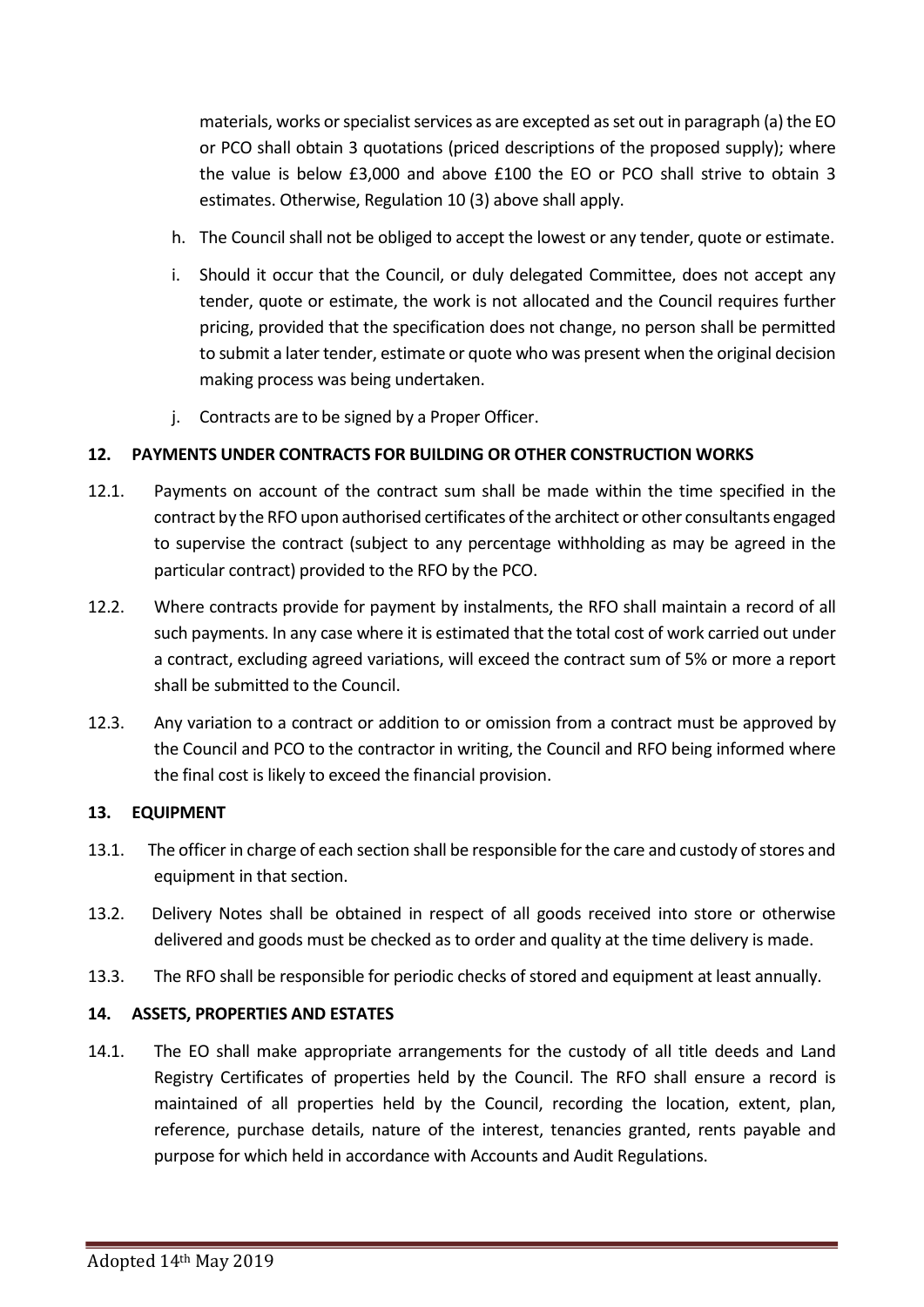- 14.2. No tangible moveable property shall be purchased or otherwise acquired, sold, leased or otherwise disposed of, without the authority of the Council, together with any other consents required by law, save where the estimated value of any one item of tangible movable property does not exceed £250.
- 14.3. No real property (interests in land) shall be sold, leased or otherwise disposed of without the authority of the Council, together with any other consents required by law, In each case a Report in writing shall be provided to Council in respect of valuation and surveyed condition of the property (including matters such as planning permissions and covenants) together with a proper business case (including an adequate level of consultation with the electorate).
- 14.4. No real property (interests in land) shall be purchased or acquired without the authority of the full Council. In each case a Report in writing shall be provided to Council in respect of valuation and surveyed condition of the property (including matters such as planning permissions and covenants) together with a proper business case (including an adequate level of consultation with the electorate).
- 14.5. Subject only to the limit set in Reg. 14.2 above, no tangible moveable property shall be purchased or acquired without the authority of the full Council. In each case a Report in writing shall be provided to Council with a full business case.
- 14.6. The RFO shall ensure that an appropriate and accurate Register of Assets and Investments is kept up to date. The continued existence of tangible assets shown in the Register shall be verified at least annually, possibly in conjunction with a health and safety inspection of assets.

#### 15. INSURANCE

- 15.1. Following the annual risk assessment (per Financial Regulation 17), the EO or RFO shall effect all insurances and negotiate all claims on the Council's insurers.
- 15.2. The RFO shall keep a record of all insurances effected by the Council and the property and risks covered thereby and annually review it.
- 15.3. The EO or RFO shall be notified of any loss liability or damage or of any event likely to lead to a claim, and shall report these to Council at the next available meeting.
- 15.4. All appropriate members and employees of the Council shall be included in a suitable form of security or fidelity guarantee insurance which shall cover the maximum risk exposure as determined annually by the Council.